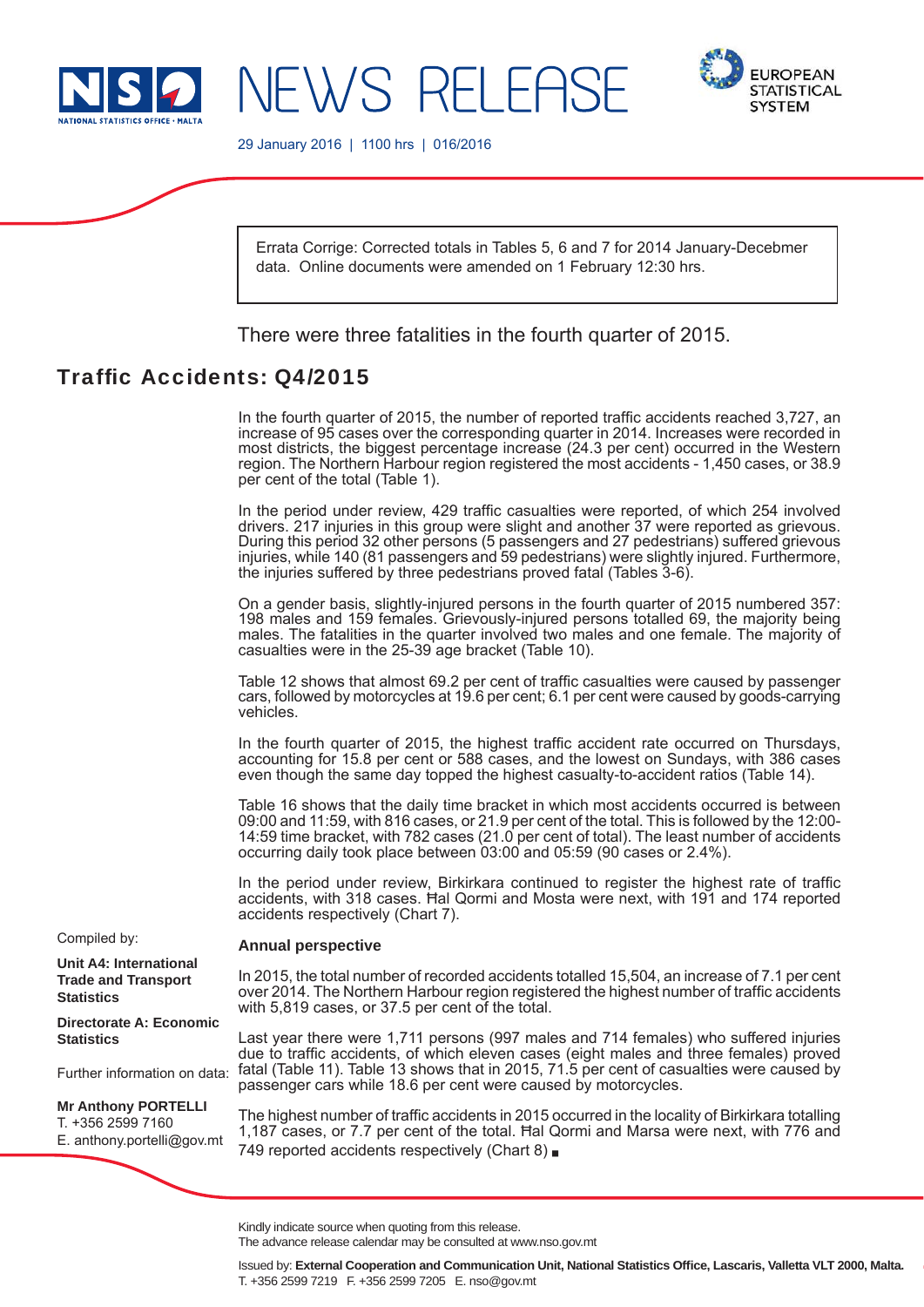|  |  | Table 1. Total road traffic accidents |
|--|--|---------------------------------------|
|  |  |                                       |

|                        |        | January-December |       |       | October-December |                      |
|------------------------|--------|------------------|-------|-------|------------------|----------------------|
| <b>Region/District</b> | 2014   | 2015             | 2014  | 2015  | Change           | Percentage<br>change |
| <b>MALTA</b>           | 14,473 | 15,504           | 3,632 | 3,727 | 95               | 2.6                  |
| <b>Malta</b>           | 13,726 | 14,710           | 3,449 | 3,551 | 102              | 3.0                  |
| Southern Harbour       | 3,117  | 3,161            | 792   | 713   | $-79$            | $-10.0$              |
| Northern Harbour       | 5,349  | 5,819            | 1,400 | 1,450 | 50               | 3.6                  |
| South Eastern          | 1,382  | 1,348            | 318   | 322   | 4                | 1.3                  |
| Western                | 1,681  | 1,868            | 404   | 502   | 98               | 24.3                 |
| <b>Northern</b>        | 2.197  | 2,514            | 535   | 564   | 29               | 5.4                  |
| <b>Gozo and Comino</b> | 747    | 794              | 183   | 176   | $-7$             | $-3.8$               |

## **Table 2. Minor road traffic accidents**

|                        |        | January-December |       |       | October-December |                      |
|------------------------|--------|------------------|-------|-------|------------------|----------------------|
| <b>Region/District</b> | 2014   | 2015             | 2014  | 2015  | Change           | Percentage<br>change |
| <b>MALTA</b>           | 13,028 | 14,127           | 3,290 | 3,381 | 91               | 2.8                  |
| <b>Malta</b>           | 12,377 | 13,428           | 3,137 | 3,226 | 89               | 2.8                  |
| Southern Harbour       | 2,814  | 2,864            | 717   | 639   | $-78$            | $-10.9$              |
| Northern Harbour       | 4,898  | 5,398            | 1,297 | 1,341 | 44               | 3.4                  |
| South Eastern          | 1,202  | 1,204            | 278   | 296   | 18               | 6.5                  |
| Western                | 1,515  | 1,699            | 366   | 459   | 93               | 25.4                 |
| Northern               | 1,948  | 2,263            | 479   | 491   | 12               | 2.5                  |
| <b>Gozo and Comino</b> | 651    | 699              | 153   | 155   | $\overline{2}$   | 1.3                  |

### **Table 3. Casualties in road traffic accidents**

|                        |       | January-December | <b>October-December</b> |      |        |                      |  |  |
|------------------------|-------|------------------|-------------------------|------|--------|----------------------|--|--|
| <b>Region/District</b> | 2014  | 2015             | 2014                    | 2015 | Change | Percentage<br>change |  |  |
| <b>MALTA</b>           | 1,796 | 1,711            | 408                     | 429  | 21     | 5.1                  |  |  |
| <b>Malta</b>           | 1,676 | 1,599            | 375                     | 405  | 30     | 8.0                  |  |  |
| Southern Harbour       | 374   | 368              | 94                      | 90   | $-4$   | $-4.3$               |  |  |
| Northern Harbour       | 521   | 499              | 109                     | 125  | 16     | 14.7                 |  |  |
| South Eastern          | 218   | 188              | 47                      | 38   | -9     | $-19.1$              |  |  |
| Western                | 220   | 213              | 51                      | 54   | 3      | 5.9                  |  |  |
| <b>Northern</b>        | 343   | 331              | 74                      | 98   | 24     | 32.4                 |  |  |
| Gozo and Comino        | 120   | 112              | 33                      | 24   | -9     | $-27.3$              |  |  |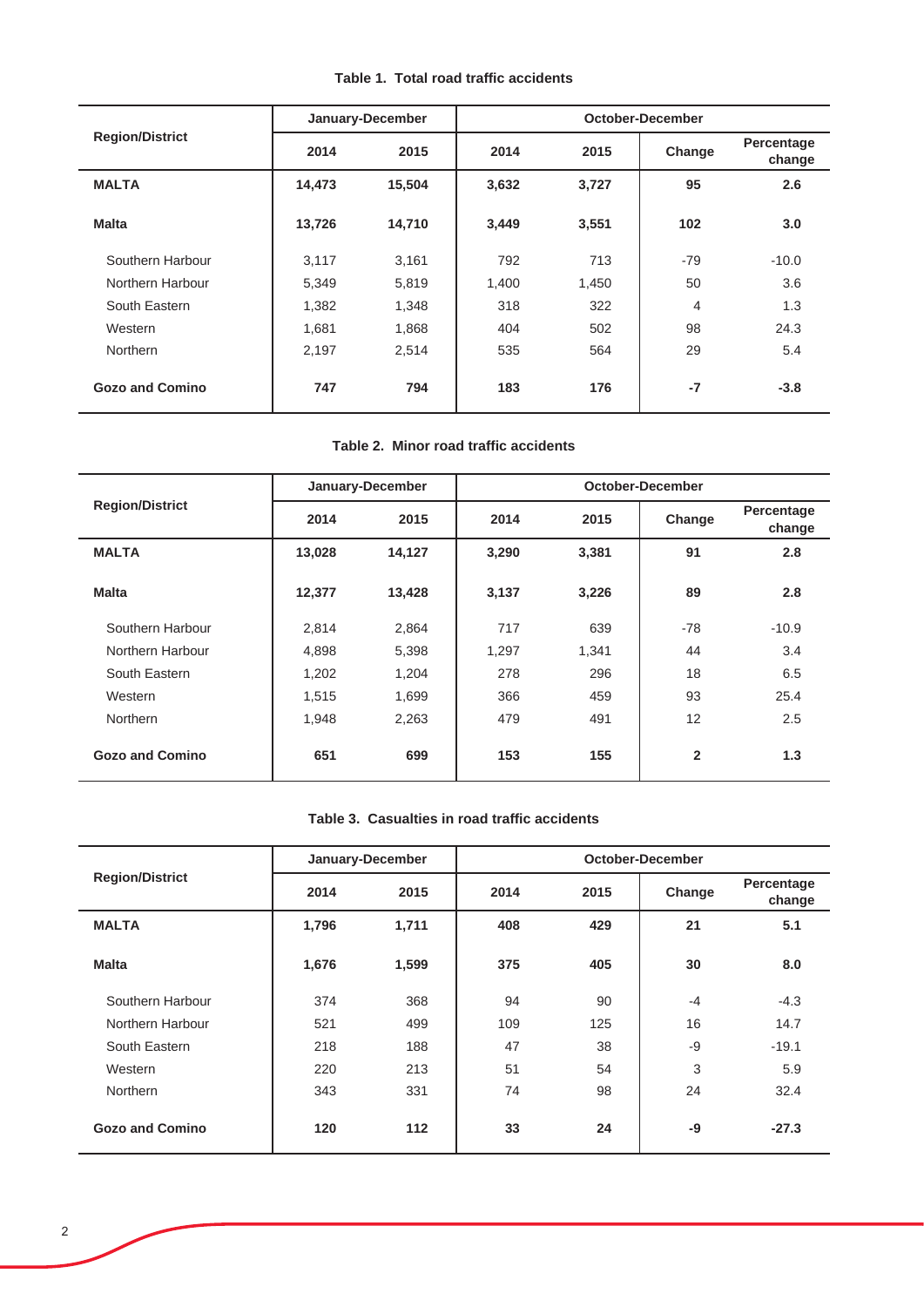| <b>Region/District</b> | 2014   |                 |             |              | 2015   |                 |                |              |
|------------------------|--------|-----------------|-------------|--------------|--------|-----------------|----------------|--------------|
|                        | Slight | <b>Grievous</b> | Fatal       | <b>Total</b> | Slight | <b>Grievous</b> | Fatal          | <b>Total</b> |
| <b>MALTA</b>           | 216    | 39              | 0           | 255          | 217    | 37              | 0              | 254          |
| <b>Malta</b>           | 203    | 33              | 0           | 236          | 200    | 34              | $\bf{0}$       | 234          |
| Southern Harbour       | 46     | 11              | 0           | 57           | 50     | $\overline{4}$  | 0              | 54           |
| Northern Harbour       | 72     | 5               | 0           | 77           | 61     | 8               | $\overline{0}$ | 69           |
| South Eastern          | 26     | 5               | 0           | 31           | 19     | 5               | $\overline{0}$ | 24           |
| Western                | 23     | 3               | 0           | 26           | 31     | 5               | $\mathbf 0$    | 36           |
| Northern               | 36     | 9               | 0           | 45           | 39     | 12              | $\mathbf 0$    | 51           |
| <b>Gozo and Comino</b> | 13     | 6               | $\mathbf 0$ | 19           | 17     | 3               | 0              | 20           |

**Table 4. Injuries sustained by drivers in traffic accidents: October-December**

**Table 5. Injuries sustained by passengers in traffic accidents: October-December**

|                        | 2014   |                 |                |              | 2015           |                 |       |              |
|------------------------|--------|-----------------|----------------|--------------|----------------|-----------------|-------|--------------|
| <b>Region/District</b> | Slight | <b>Grievous</b> | Fatal          | <b>Total</b> | Slight         | <b>Grievous</b> | Fatal | <b>Total</b> |
| <b>MALTA</b>           | 56     | 9               | 0              | 65           | 81             | 5               | 0     | 86           |
| <b>Malta</b>           | 53     | $\overline{7}$  | $\mathbf 0$    | 60           | 79             | 5               | 0     | 84           |
| Southern Harbour       | 16     | $\overline{2}$  | $\overline{0}$ | 18           | 14             | 2               | 0     | 16           |
| Northern Harbour       | 4      | 1               | $\overline{0}$ | 5            | 22             | 1               | 0     | 23           |
| South Eastern          | 9      | $\mathbf 0$     | $\mathbf 0$    | 9            | 7              | 0               | 0     | 7            |
| Western                | 10     | 2               | $\mathbf 0$    | 12           | 9              | 0               | 0     | 9            |
| Northern               | 14     | $\overline{2}$  | $\mathbf 0$    | 16           | 27             | $\overline{2}$  | 0     | 29           |
| <b>Gozo and Comino</b> | 3      | $\overline{2}$  | 0              | 5            | $\overline{2}$ | 0               | 0     | $\mathbf{2}$ |

**Table 6. Injuries sustained by pedestrians in traffic accidents: October-December**

| <b>Region/District</b> |                | 2014            |                |              |                | 2015            |              |              |
|------------------------|----------------|-----------------|----------------|--------------|----------------|-----------------|--------------|--------------|
|                        | Slight         | <b>Grievous</b> | Fatal          | <b>Total</b> | Slight         | <b>Grievous</b> | Fatal        | <b>Total</b> |
| <b>MALTA</b>           | 63             | 23              | $\overline{2}$ | 88           | 59             | 27              | 3            | 89           |
| <b>Malta</b>           | 57             | 20              | $\overline{2}$ | 79           | 57             | 27              | 3            | 87           |
| Southern Harbour       | 17             | 2               | $\mathbf 0$    | 19           | 14             | 6               | 0            | 20           |
| Northern Harbour       | 21             | 6               | 0              | 27           | 22             | 11              | 0            | 33           |
| South Eastern          | $\overline{4}$ | 3               | 0              | 7            | 5              | 2               | 0            | 7            |
| Western                | 6              | 5               | 2              | 13           | 7              | $\overline{ }$  | $\mathbf{1}$ | 9            |
| Northern               | 9              | 4               | $\mathbf 0$    | 13           | 9              | 7               | 2            | 18           |
| <b>Gozo and Comino</b> | 6              | 3               | $\bf{0}$       | 9            | $\overline{2}$ | $\bf{0}$        | 0            | $\mathbf{2}$ |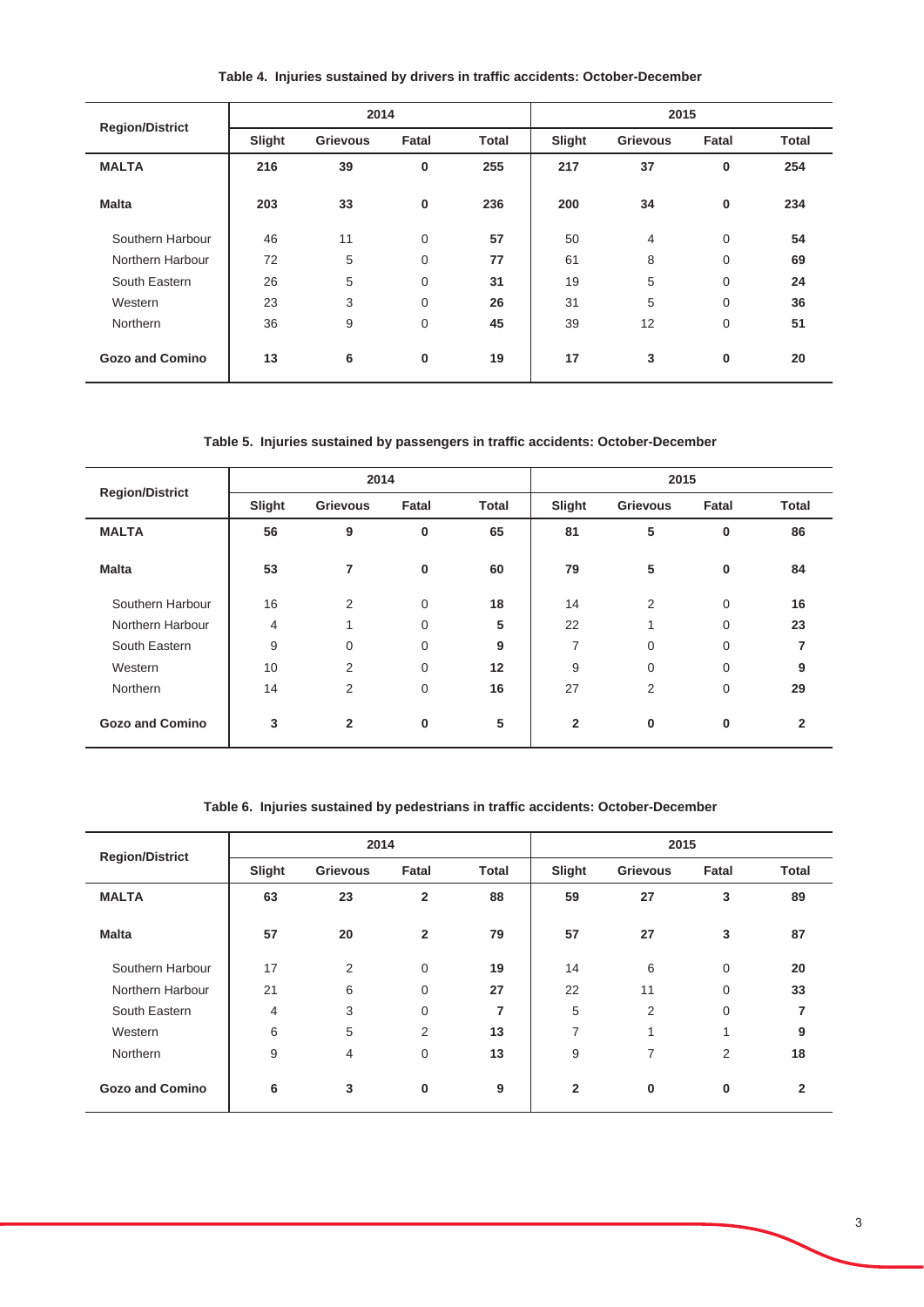| <b>Region/District</b> |        | 2014            |                |              | 2015   |                 |                         |              |
|------------------------|--------|-----------------|----------------|--------------|--------|-----------------|-------------------------|--------------|
|                        | Slight | <b>Grievous</b> | Fatal          | <b>Total</b> | Slight | <b>Grievous</b> | Fatal                   | <b>Total</b> |
| <b>MALTA</b>           | 1,494  | 292             | 10             | 1,796        | 1,394  | 306             | 11                      | 1,711        |
| <b>Malta</b>           | 1,406  | 260             | 10             | 1,676        | 1,315  | 277             | $\overline{7}$          | 1,599        |
| Southern Harbour       | 319    | 52              | 3              | 374          | 308    | 60              | 0                       | 368          |
| Northern Harbour       | 444    | 75              | $\overline{2}$ | 521          | 406    | 91              | 2                       | 499          |
| South Eastern          | 182    | 35              | 4              | 218          | 155    | 32              | $\overline{\mathbf{A}}$ | 188          |
| Western                | 180    | 38              | 2              | 220          | 181    | 31              |                         | 213          |
| <b>Northern</b>        | 281    | 60              | 2              | 343          | 265    | 63              | 3                       | 331          |
| <b>Gozo and Comino</b> | 88     | 32              | $\mathbf 0$    | 120          | 79     | 29              | 4                       | 112          |

**Table 7. Total injuries sustained in traffic accidents: January-December**

**Table 8. Traffic casualties by month and type of injury: January-December**

|              |        | 2014     |              |       |        | 2015            |              |              |  |
|--------------|--------|----------|--------------|-------|--------|-----------------|--------------|--------------|--|
| <b>Month</b> | Slight | Grievous | Fatal        | Total | Slight | <b>Grievous</b> | Fatal        | <b>Total</b> |  |
| January      | 76     | 29       | 3            | 108   | 96     | 19              | 2            | 117          |  |
| February     | 106    | 23       | $\mathbf 0$  | 129   | 101    | 18              | 0            | 119          |  |
| March        | 115    | 25       | 2            | 142   | 99     | 27              | $\mathbf 0$  | 126          |  |
| April        | 124    | 22       | $\mathbf 0$  | 146   | 88     | 23              | 2            | 113          |  |
| May          | 152    | 25       | $\mathbf{1}$ | 178   | 137    | 27              | 2            | 166          |  |
| June         | 143    | 24       | 1            | 168   | 146    | 31              | 1            | 178          |  |
| July         | 176    | 27       | $\mathbf 0$  | 203   | 153    | 28              | 1            | 182          |  |
| August       | 150    | 25       | $\mathbf 0$  | 175   | 122    | 40              | 0            | 162          |  |
| September    | 117    | 21       | 1            | 139   | 95     | 24              | $\mathbf 0$  | 119          |  |
| October      | 120    | 20       | 1            | 141   | 123    | 20              | 1            | 144          |  |
| November     | 115    | 21       | $\mathbf 0$  | 136   | 111    | 21              | $\mathbf{1}$ | 133          |  |
| December     | 100    | 30       | 1            | 131   | 123    | 28              | 1            | 152          |  |
| <b>Total</b> | 1,494  | 292      | 10           | 1,796 | 1,394  | 306             | 11           | 1,711        |  |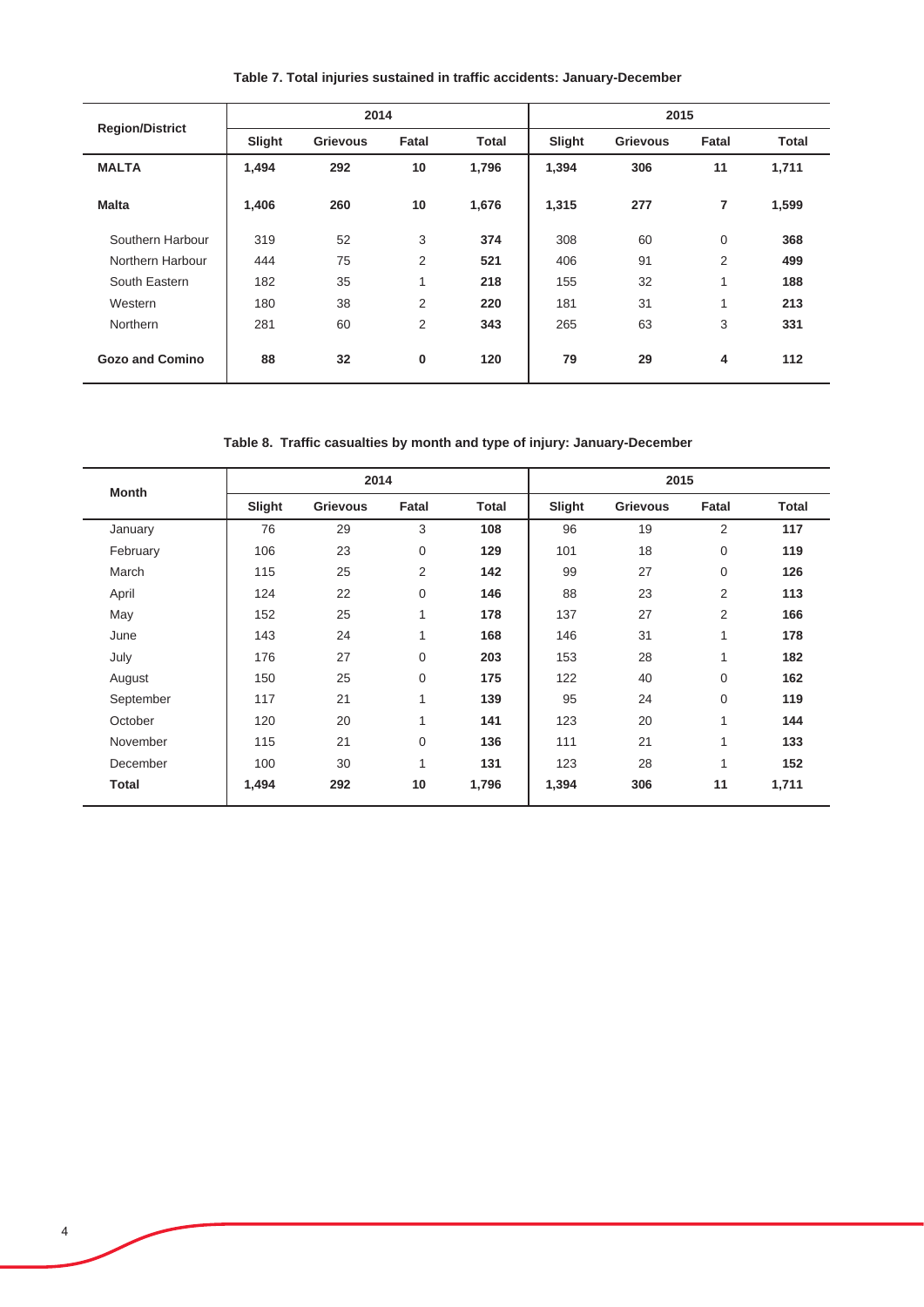| <b>Month</b> | 2014   | 2015   | Change | Percentage<br>change | Casualties-to-<br>accident ratio<br>$(\%)$ |
|--------------|--------|--------|--------|----------------------|--------------------------------------------|
| January      | 1,063  | 1,118  | 55     | 5.2                  | 10.5                                       |
| February     | 1,069  | 1,209  | 140    | 13.1                 | 9.8                                        |
| March        | 1,112  | 1,245  | 133    | 12.0                 | 10.1                                       |
| April        | 1,185  | 1,307  | 122    | 10.3                 | 8.6                                        |
| May          | 1,341  | 1,415  | 74     | 5.5                  | 11.7                                       |
| June         | 1,269  | 1,369  | 100    | 7.9                  | 13.0                                       |
| July         | 1,329  | 1,525  | 196    | 14.7                 | 11.9                                       |
| August       | 1,296  | 1,341  | 45     | 3.5                  | 12.1                                       |
| September    | 1,177  | 1,248  | 71     | 6.0                  | 9.5                                        |
| October      | 1,332  | 1,267  | $-65$  | $-4.9$               | 11.4                                       |
| November     | 1,119  | 1,176  | 57     | 5.1                  | 11.3                                       |
| December     | 1,181  | 1,284  | 103    | 8.7                  | 11.8                                       |
| <b>Total</b> | 14,473 | 15,504 | 1,031  | 7.1                  | 11.0                                       |

**Table 9. Traffic accidents and casualty-to-accident ratio by month: January-December**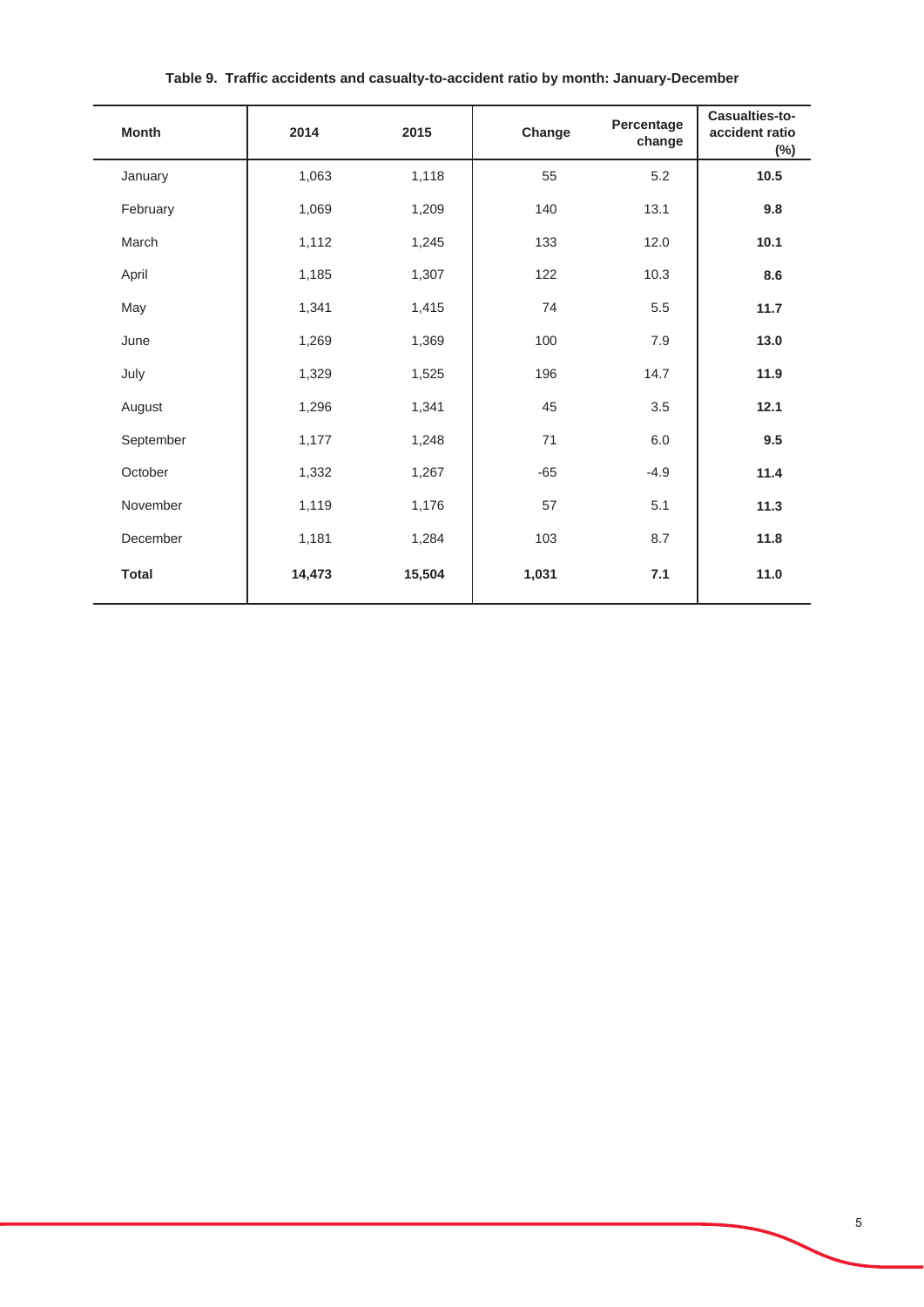|              |              | 2014            |                     |                | 2015           |                     |                     |              |  |  |
|--------------|--------------|-----------------|---------------------|----------------|----------------|---------------------|---------------------|--------------|--|--|
| Age group    | Slight       | <b>Grievous</b> | Fatal               | <b>Total</b>   | Slight         | <b>Grievous</b>     | Fatal               | <b>Total</b> |  |  |
|              |              |                 |                     |                | <b>Males</b>   |                     |                     |              |  |  |
| $0 - 14$     | $\,6\,$      | $\mathsf 0$     | $\mathbf 0$         | $6\phantom{1}$ | $10$           | $\mathbf 0$         | $\mathsf{O}\xspace$ | 10           |  |  |
| $15 - 24$    | 45           | 8               | $\mathsf{O}\xspace$ | 53             | 31             | 10                  | $\mathsf 0$         | 41           |  |  |
| 25-39        | 59           | 16              | $\mathsf{O}\xspace$ | 75             | 73             | 12                  | $\mathsf{O}\xspace$ | 85           |  |  |
| 40-59        | 58           | 12              | $\mathsf{O}\xspace$ | 70             | 52             | 19                  | $\mathbf 0$         | 71           |  |  |
| $60+$        | 15           | 8               | $\mathbf{1}$        | 24             | 31             | $\mathsf g$         | $\overline{2}$      | 42           |  |  |
| unknown      | $\mathbf 0$  | $\overline{2}$  | $\mathsf{O}\xspace$ | $\overline{2}$ | $\overline{1}$ | $\boldsymbol{0}$    | $\mathsf{O}\xspace$ | $\mathbf{1}$ |  |  |
| <b>Total</b> | 183          | 46              | $\mathbf{1}$        | 230            | 198            | 50                  | $\mathbf{2}$        | 250          |  |  |
|              |              | <b>Females</b>  |                     |                |                |                     |                     |              |  |  |
| $0 - 14$     | 12           | $\overline{2}$  | $\mathsf{O}\xspace$ | 14             | 8              | $\mathbf{1}$        | $\mathsf{O}\xspace$ | $9$          |  |  |
| 15-24        | 31           | 5               | $\,0\,$             | 36             | 36             | 4                   | $\mathsf 0$         | 40           |  |  |
| 25-39        | 46           | $\overline{2}$  | $\mathsf{O}\xspace$ | 48             | 47             | $\overline{2}$      | $\mathsf{O}\xspace$ | 49           |  |  |
| 40-59        | 40           | $\overline{7}$  | $\mathsf{O}\xspace$ | 47             | 45             | 5                   | $\mathsf{O}\xspace$ | 50           |  |  |
| $60+$        | 22           | 9               | $\mathbf{1}$        | 32             | 21             | $\overline{7}$      | $\mathbf{1}$        | 29           |  |  |
| unknown      | $\mathbf{1}$ | $\mathsf 0$     | $\mathsf{O}\xspace$ | $\mathbf{1}$   | $\overline{2}$ | $\mathsf{O}\xspace$ | $\mathsf{O}\xspace$ | $\mathbf 2$  |  |  |
| <b>Total</b> | 152          | 25              | $\mathbf{1}$        | 178            | 159            | 19                  | $\mathbf{1}$        | 179          |  |  |
|              |              |                 |                     |                | <b>Total</b>   |                     |                     |              |  |  |
| $0 - 14$     | 18           | $\overline{2}$  | $\mathbf 0$         | 20             | 18             | $\mathbf{1}$        | $\mathbf 0$         | 19           |  |  |
| $15 - 24$    | 76           | 13              | $\mathsf 0$         | 89             | 67             | 14                  | $\mathsf{O}\xspace$ | 81           |  |  |
| 25-39        | 105          | 18              | $\mathsf{O}\xspace$ | 123            | 120            | 14                  | $\mathbf 0$         | 134          |  |  |
| 40-59        | 98           | 19              | $\mathsf{O}\xspace$ | 117            | 97             | 24                  | $\mathsf{O}\xspace$ | 121          |  |  |
| $60+$        | 37           | $17$            | $\overline{2}$      | 56             | 52             | 16                  | $\mathfrak{S}$      | $\bf 71$     |  |  |
| unknown      | $\mathbf{1}$ | $\overline{2}$  | $\mathsf{O}\xspace$ | $\mathbf{3}$   | $\sqrt{3}$     | $\mathbf 0$         | $\mathsf 0$         | $\mathbf{3}$ |  |  |
| <b>Total</b> | 335          | $\bf 71$        | $\mathbf 2$         | 408            | 357            | 69                  | $\mathbf{3}$        | 429          |  |  |

**Table 10. Traffic casualties by type of injury, age group and sex: October-December**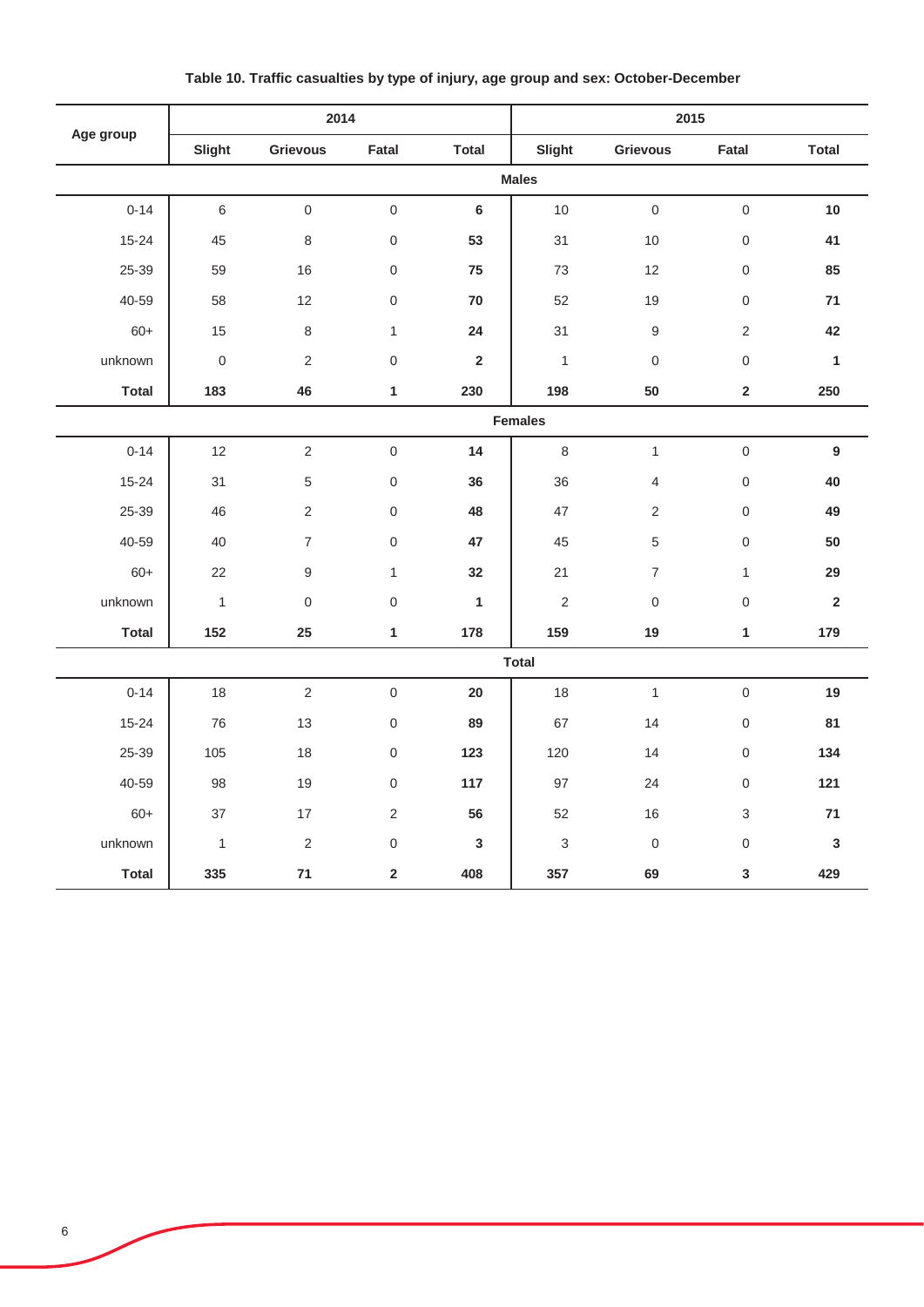|              |                | 2014             |                     |                 |                | 2015             |                     |                |  |  |
|--------------|----------------|------------------|---------------------|-----------------|----------------|------------------|---------------------|----------------|--|--|
| Age group    | Slight         | Grievous         | Fatal               | <b>Total</b>    | Slight         | Grievous         | Fatal               | <b>Total</b>   |  |  |
|              |                |                  |                     |                 | <b>Males</b>   |                  |                     |                |  |  |
| $0 - 14$     | 44             | 12               | $\mathsf{O}\xspace$ | 56              | 50             | 10               | $\mathbf{1}$        | 61             |  |  |
| $15 - 24$    | 189            | 45               | $\mathbf{1}$        | 235             | 140            | 35               | $\mathbf{1}$        | 176            |  |  |
| 25-39        | 269            | 47               | 3                   | 319             | 255            | 68               | $\mathbf{1}$        | 324            |  |  |
| 40-59        | 234            | 42               | $\mathbf{1}$        | 277             | 200            | 67               | $\overline{2}$      | 269            |  |  |
| $60+$        | 100            | 31               | $\mathbf{1}$        | 132             | 115            | 42               | 3                   | 160            |  |  |
| unknown      | $\overline{1}$ | $\overline{2}$   | $\mathsf{O}\xspace$ | $\mathbf{3}$    | $\overline{7}$ | $\overline{0}$   | $\mathsf{O}\xspace$ | $\overline{7}$ |  |  |
| <b>Total</b> | 837            | 179              | 6                   | 1,022           | 767            | 222              | $\bf 8$             | 997            |  |  |
|              |                | <b>Females</b>   |                     |                 |                |                  |                     |                |  |  |
| $0 - 14$     | 51             | $\sqrt{5}$       | $\mathsf{O}\xspace$ | 56              | 46             | $\overline{4}$   | $\mathsf{O}\xspace$ | 50             |  |  |
| 15-24        | 154            | 30               | $\,0\,$             | 184             | 124            | 19               | $\mathbf{1}$        | 144            |  |  |
| 25-39        | 221            | 22               | $\mathbf{1}$        | 244             | 211            | 21               | 0                   | 232            |  |  |
| 40-59        | 154            | 22               | $\mathsf{O}\xspace$ | 176             | 160            | 16               | $\mathsf{O}\xspace$ | 176            |  |  |
| $60+$        | 75             | 34               | $\mathfrak{S}$      | 112             | 83             | 24               | $\overline{2}$      | 109            |  |  |
| unknown      | $\sqrt{2}$     | $\boldsymbol{0}$ | $\mathsf{O}\xspace$ | $\overline{2}$  | 3              | $\boldsymbol{0}$ | 0                   | $\mathbf{3}$   |  |  |
| <b>Total</b> | 657            | 113              | 4                   | 774             | 627            | 84               | $\mathbf{3}$        | 714            |  |  |
|              |                |                  |                     |                 | <b>Total</b>   |                  |                     |                |  |  |
| $0 - 14$     | 95             | 17               | $\mathbf 0$         | 112             | 96             | 14               | $\mathbf{1}$        | 111            |  |  |
| $15 - 24$    | 343            | 75               | $\mathbf{1}$        | 419             | 264            | 54               | $\overline{2}$      | 320            |  |  |
| 25-39        | 490            | 69               | $\overline{4}$      | 563             | 466            | 89               | $\mathbf{1}$        | 556            |  |  |
| 40-59        | 388            | 64               | $\mathbf{1}$        | 453             | 360            | 83               | $\overline{2}$      | 445            |  |  |
| $60+$        | 175            | 65               | $\overline{4}$      | 244             | 198            | 66               | $\sqrt{5}$          | 269            |  |  |
| unknown      | $\mathbf{3}$   | 2                | $\mathbf 0$         | $5\phantom{.0}$ | 10             | $\mathbf 0$      | $\mathsf{O}\xspace$ | 10             |  |  |
| <b>Total</b> | 1,494          | 292              | $10\,$              | 1,796           | 1,394          | 306              | 11                  | 1,711          |  |  |

**Table 11. Traffic casualties by type of injury, age group and sex: January-December**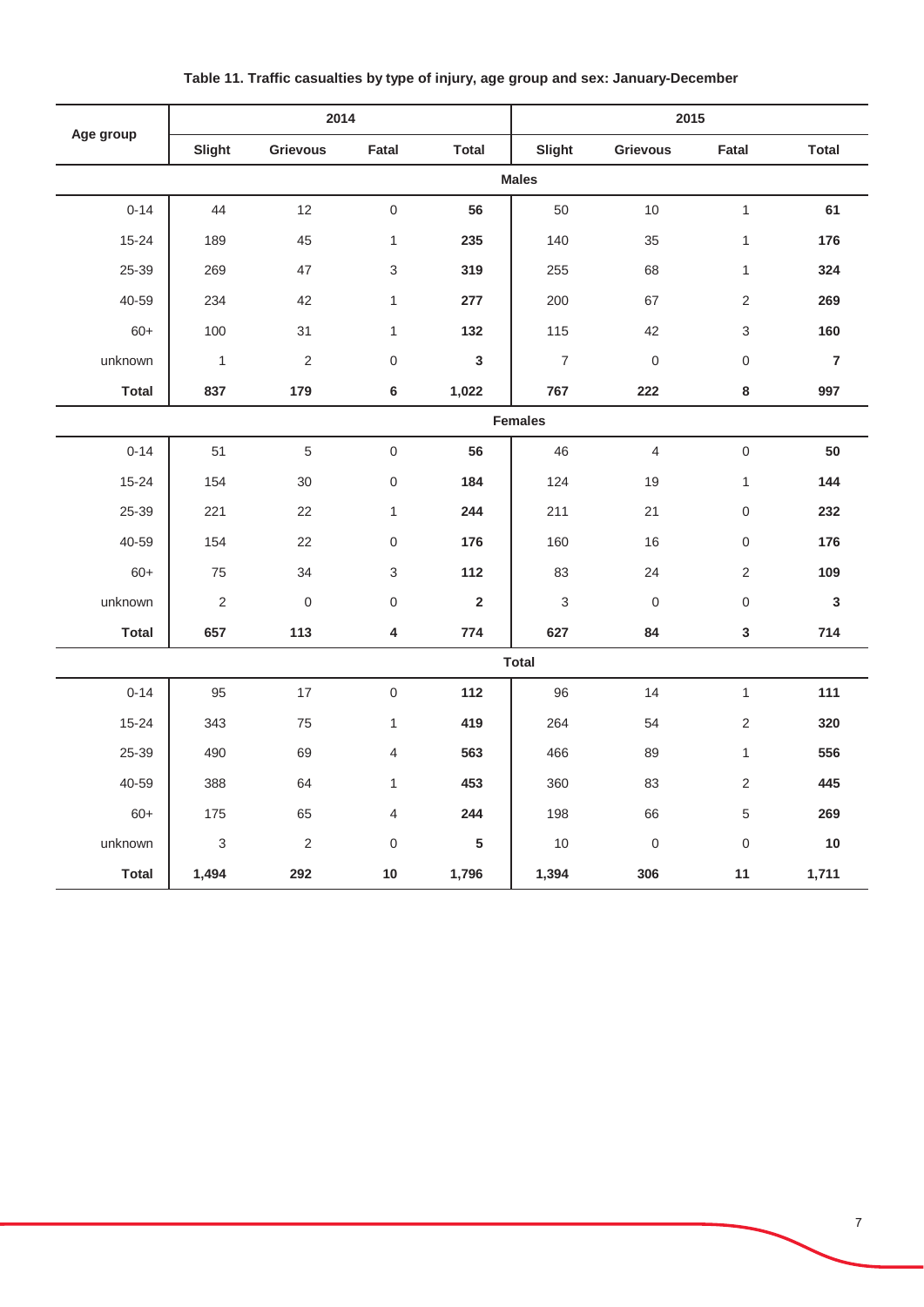# **Table 12. Traffic casualties by type of injury, age group and vehicle type: October-December**

|                   | 2014                    |                |                  | 2015  |              |
|-------------------|-------------------------|----------------|------------------|-------|--------------|
| Vehicle type      | <b>Total</b>            | Slight         | <b>Grievous</b>  | Fatal | <b>Total</b> |
| $0 - 14$          |                         |                |                  |       |              |
| Motorcycles       | 0                       | $\mathsf 0$    | 0                | 0     | 0            |
| Passenger cars    | 18                      | 18             | 1                | 0     | 19           |
| Coaches and buses | 0                       | 0              | 0                | 0     | 0            |
| Goods vehicles    | $\overline{\mathbf{2}}$ | 0              | 0                | 0     | 0            |
| Unknown           | 0                       | 0              | 0                | 0     | 0            |
| <b>Total</b>      | 20                      | 18             | 1                | 0     | 19           |
| $15 - 24$         |                         |                |                  |       |              |
| Motorcycles       | 20                      | 9              | $\mathfrak{Z}$   | 0     | 12           |
| Passenger cars    | 60                      | 53             | 11               | 0     | 64           |
| Coaches and buses | 0                       | 1              | $\mathbf 0$      | 0     | 1            |
| Goods vehicles    | 9                       | 2              | 0                | 0     | $\mathbf{2}$ |
| Unknown           | 0                       | 2              | 0                | 0     | $\mathbf{2}$ |
| <b>Total</b>      | 89                      | 67             | 14               | 0     | 81           |
| 25-39             |                         |                |                  |       |              |
| Motorcycles       | 20                      | 31             | $\overline{7}$   | 0     | 38           |
| Passenger cars    | 94                      | 78             | 6                | 0     | 84           |
| Coaches and buses | 2                       | 2              | 0                | 0     | $\mathbf{2}$ |
| Goods vehicles    | 6                       | 8              | 1                | 0     | 9            |
| Unknown           | 1                       | 1              | 0                | 0     | 1            |
| <b>Total</b>      | 123                     | 120            | 14               | 0     | 134          |
| 40-59             |                         |                |                  |       |              |
| Motorcycles       | 27                      | 22             | 8                | 0     | 30           |
| Passenger cars    | 72                      | 64             | 12               | 0     | 76           |
| Coaches and buses | $\overline{2}$          | 3              | 1                | 0     | 4            |
| Goods vehicles    | 15                      | 5              | 3                | 0     | 8            |
| Unknown           | 1                       | 3              | 0                | 0     | 3            |
| <b>Total</b>      | 117                     | 97             | 24               | 0     | 121          |
| $60+$             |                         |                |                  |       |              |
| Motorcycles       | 4                       | 3              | 1                | 0     | 4            |
| Passenger cars    | 43                      | 41             | 9                | 2     | 52           |
| Coaches and buses | 0                       | 4              | 1                | 1     | 6            |
| Goods vehicles    | 8                       | 3              | 3                | 0     | 6            |
| Unknown           | 1                       | 1              | 2                | 0     | 3            |
| <b>Total</b>      | 56                      | 52             | 16               | 3     | 71           |
| Age unknown       |                         |                |                  |       |              |
| Motorcycles       | 1                       | $\mathsf 0$    | $\boldsymbol{0}$ | 0     | $\mathbf 0$  |
| Passenger cars    | 2                       | $\overline{2}$ | 0                | 0     | $\mathbf{2}$ |
| Coaches and buses | 0                       | 0              | $\mathbf 0$      | 0     | 0            |
| Goods vehicles    | 0                       | 1              | 0                | 0     |              |
| Unknown           | 0                       | 0              | 0                | 0     | 0            |
| <b>Total</b>      | 3                       | 3              | 0                | 0     | 3            |
| <b>Total</b>      |                         |                |                  |       |              |
| Motorcycles       | 72                      | 65             | 19               | 0     | 84           |
| Passenger cars    | 289                     | 256            | 39               | 2     | 297          |
| Coaches and buses | 4                       | 10             | $\sqrt{2}$       | 1     | 13           |
| Goods vehicles    | 40                      | 19             | 7                | 0     | 26           |
| Unknown           | $\mathbf 3$             | 7              | 2                | 0     | 9            |
| <b>Total</b>      | 408                     | 357            | 69               | 3     | 429          |
|                   |                         |                |                  |       |              |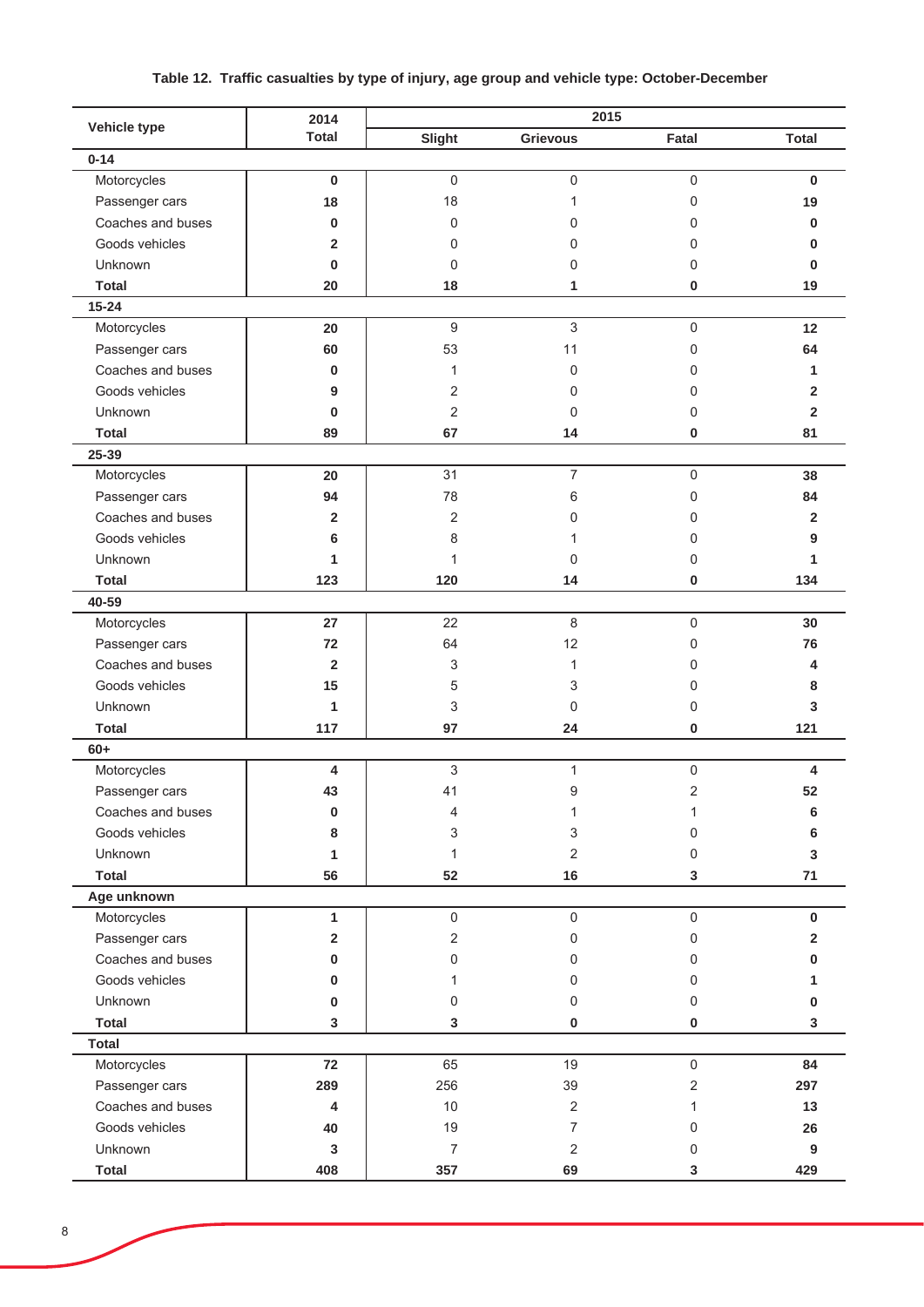# **Table 13. Traffic casualties by type of injury, age group and vehicle type: January-December**

|                   | 2014                    |                | 2015                |                         |                |
|-------------------|-------------------------|----------------|---------------------|-------------------------|----------------|
| Vehicle type      | <b>Total</b>            | Slight         | <b>Grievous</b>     | Fatal                   | <b>Total</b>   |
| $0 - 14$          |                         |                |                     |                         |                |
| Motorcycles       | 4                       | $\overline{2}$ | $\mathbf 0$         | $\mathsf 0$             | $\overline{2}$ |
| Passenger cars    | 99                      | 90             | 13                  | 1                       | 104            |
| Coaches and buses | 1                       | 0              | 0                   | 0                       | 0              |
| Goods vehicles    | 7                       | 3              | 0                   | 0                       | 3              |
| Unknown           | 1                       | 1              | 1                   | 0                       | $\mathbf{2}$   |
| <b>Total</b>      | 112                     | 96             | 14                  | 1                       | 111            |
| $15 - 24$         |                         |                |                     |                         |                |
| Motorcycles       | 61                      | 31             | $\overline{7}$      | 0                       | 38             |
| Passenger cars    | 311                     | 213            | 45                  | 2                       | 260            |
| Coaches and buses | 4                       | 3              | 1                   | 0                       | 4              |
| Goods vehicles    | 39                      | 12             | 0                   | 0                       | 12             |
| Unknown           | 4                       | 5              | 1                   | 0                       | 6              |
| <b>Total</b>      | 419                     | 264            | 54                  | $\overline{\mathbf{2}}$ | 320            |
| 25-39             |                         |                |                     |                         |                |
| Motorcycles       | 91                      | 101            | 41                  | $\mathbf{1}$            | 143            |
| Passenger cars    | 424                     | 320            | 41                  | 0                       | 361            |
| Coaches and buses | 8                       | 4              | 3                   | 0                       | 7              |
| Goods vehicles    | 35                      | 38             | 4                   | 0                       | 42             |
| Unknown           | 5                       | 3              | 0                   | 0                       | 3              |
| <b>Total</b>      | 563                     | 466            | 89                  | 1                       | 556            |
| 40-59             |                         |                |                     |                         |                |
| Motorcycles       | 97                      | 73             | 33                  | 1                       | 107            |
| Passenger cars    | 302                     | 246            | 41                  | 1                       | 288            |
| Coaches and buses | 9                       | 9              | 3                   | 0                       | 12             |
| Goods vehicles    | 43                      | 26             | 6                   | 0                       | 32             |
| Unknown           | $\overline{\mathbf{2}}$ | 6              | 0                   | 0                       | 6              |
| <b>Total</b>      | 453                     | 360            | 83                  | $\overline{\mathbf{2}}$ | 445            |
| $60+$             |                         |                |                     |                         |                |
| Motorcycles       | 24                      | 18             | 7                   | $\mathsf 0$             | 25             |
| Passenger cars    | 185                     | 157            | 45                  | $\overline{4}$          | 206            |
| Coaches and buses | 8                       | 7              | 3                   | 1                       | 11             |
| Goods vehicles    | 22                      | 15             | 9                   | 0                       | 24             |
| Unknown           | 5                       | 1              | 2                   | 0                       | $\mathbf{3}$   |
| <b>Total</b>      | 244                     | 198            | 66                  | 5                       | 269            |
| Age unknown       |                         |                |                     |                         |                |
| Motorcycles       | 1                       | 3              | $\mathsf{O}\xspace$ | $\mathsf{O}\xspace$     | $\mathbf{3}$   |
| Passenger cars    | 4                       | 4              | 0                   | 0                       | 4              |
| Coaches and buses | 0                       | 0              | 0                   | 0                       | 0              |
| Goods vehicles    | 0                       | 3              | 0                   | 0                       | 3              |
| Unknown           | 0                       | $\mathbf 0$    | 0                   | 0                       | $\bf{0}$       |
| <b>Total</b>      | 5                       | 10             | 0                   | 0                       | 10             |
| <b>Total</b>      |                         |                |                     |                         |                |
| Motorcycles       | 278                     | 228            | 88                  | $\sqrt{2}$              | 318            |
| Passenger cars    | 1,325                   | 1,030          | 185                 | 8                       | 1,223          |
| Coaches and buses | 30                      | 23             | 10                  | 1                       | 34             |
| Goods vehicles    | 146                     | 97             | 19                  | 0                       | 116            |
| Unknown           | 17                      | 16             | 4                   | $\mathbf 0$             | 20             |
| <b>Total</b>      | 1,796                   | 1,394          | 306                 | 11                      | 1,711          |
|                   |                         |                |                     |                         |                |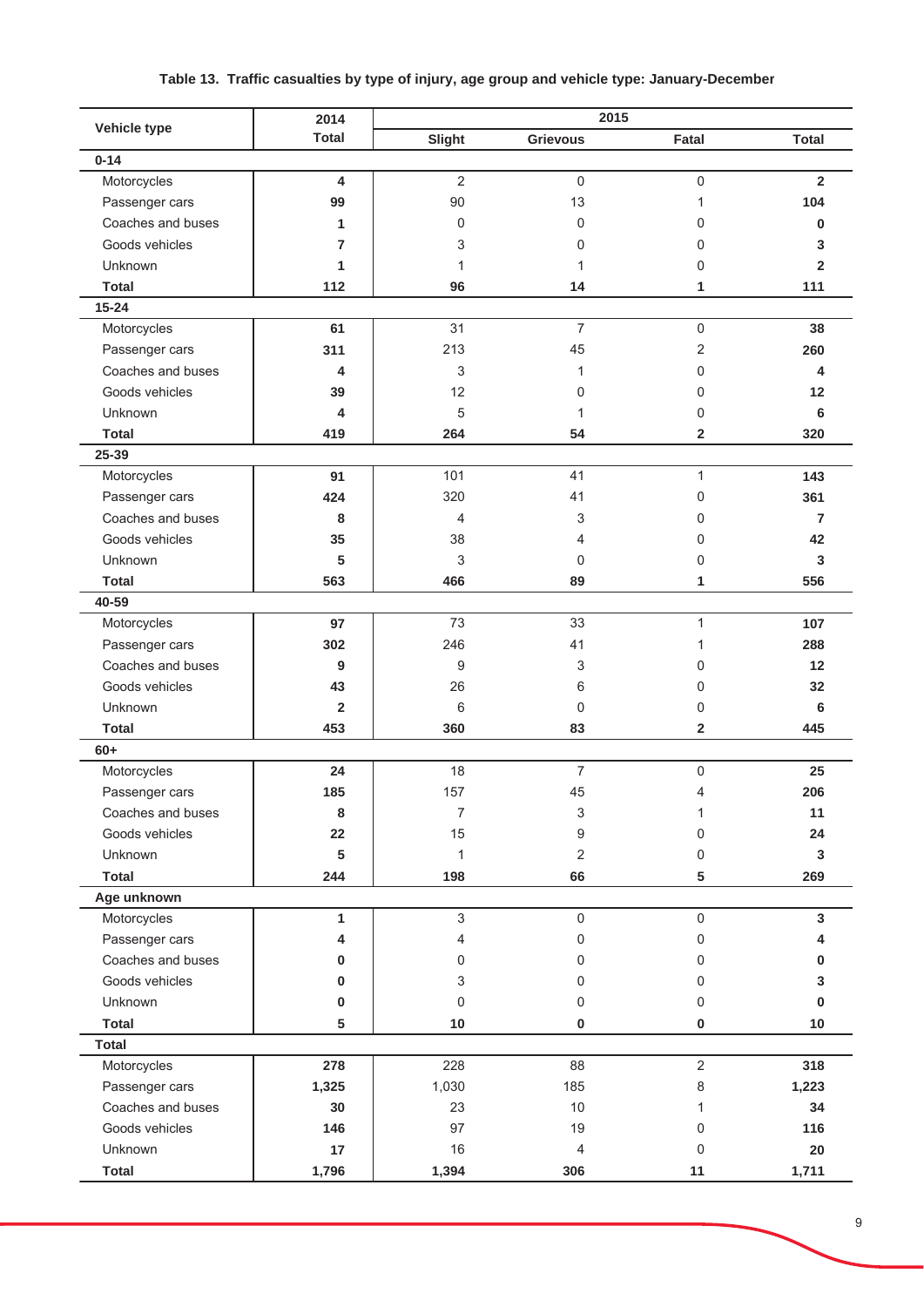|                                | <b>Monday</b> | Tuesday | Wednesday | Thursday | Friday | Saturday | Sunday | Total |
|--------------------------------|---------------|---------|-----------|----------|--------|----------|--------|-------|
| <b>Traffic casualties</b>      | 52            | 53      | 55        | 75       | 50     | 79       | 65     | 429   |
| <b>Traffic accidents</b>       | 553           | 576     | 569       | 588      | 556    | 499      | 386    | 3,727 |
| Casualty-to-accident ratio (%) | 9.4           | 9.2     | 9.7       | 12.8     | 9.0    | 15.8     | 16.8   | 11.5  |

#### **Table 14. Traffic casualties by day of the week: October-December 2015**



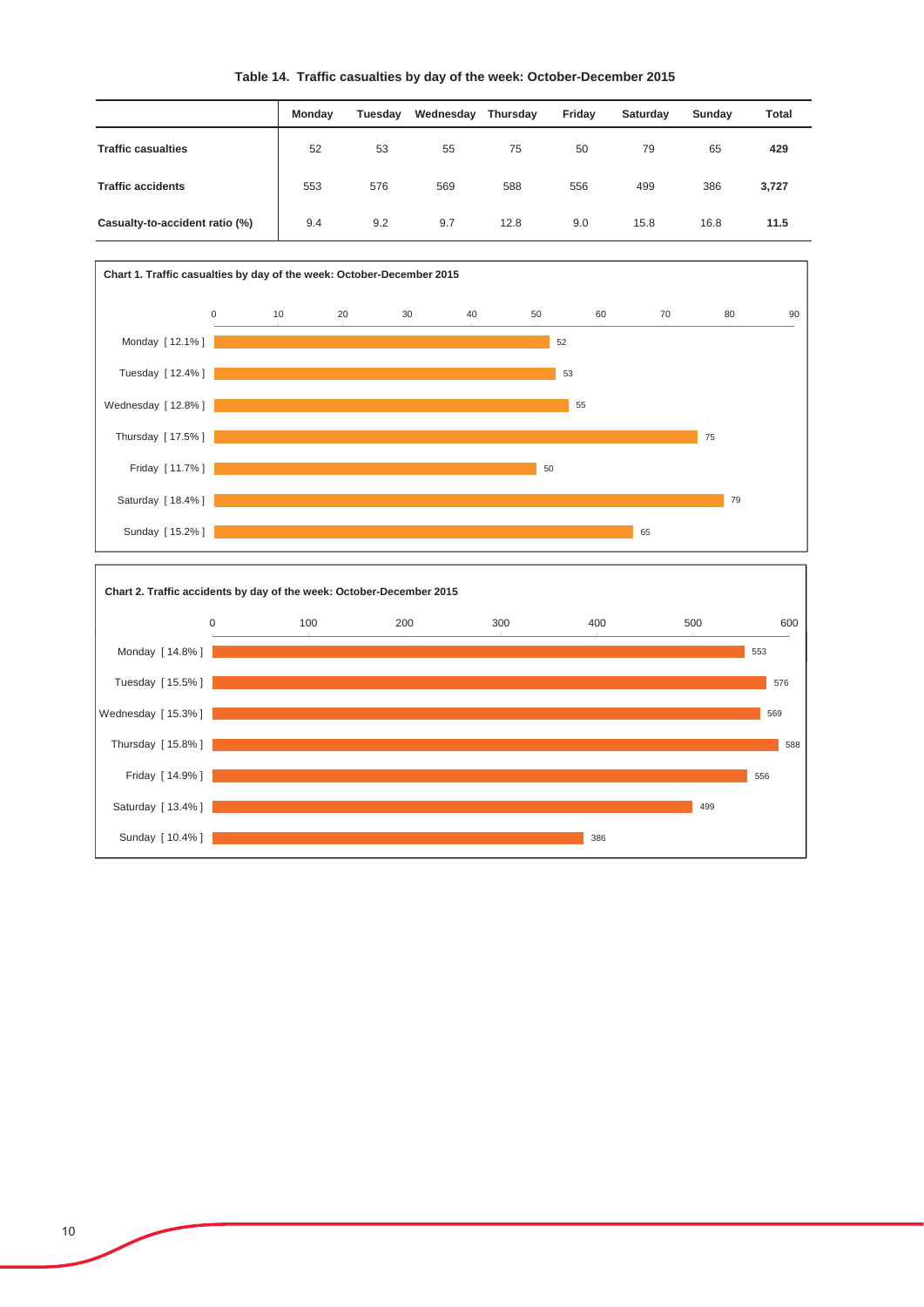| Table 15. Traffic casualties by day of the week: January-December 2015 |  |  |  |
|------------------------------------------------------------------------|--|--|--|
|                                                                        |  |  |  |

|                                | Monday | Tuesday | Wednesday | Thursday | Friday | Saturday | Sunday | Total  |
|--------------------------------|--------|---------|-----------|----------|--------|----------|--------|--------|
| <b>Traffic casualties</b>      | 225    | 221     | 226       | 244      | 255    | 280      | 260    | 1,711  |
| <b>Traffic accidents</b>       | 2,284  | 2,386   | 2,365     | 2,353    | 2,432  | 2,149    | 1,535  | 15,504 |
| Casualty-to-accident ratio (%) | 9.9    | 9.3     | 9.6       | 10.4     | 10.5   | 13.0     | 16.9   | 11.0   |



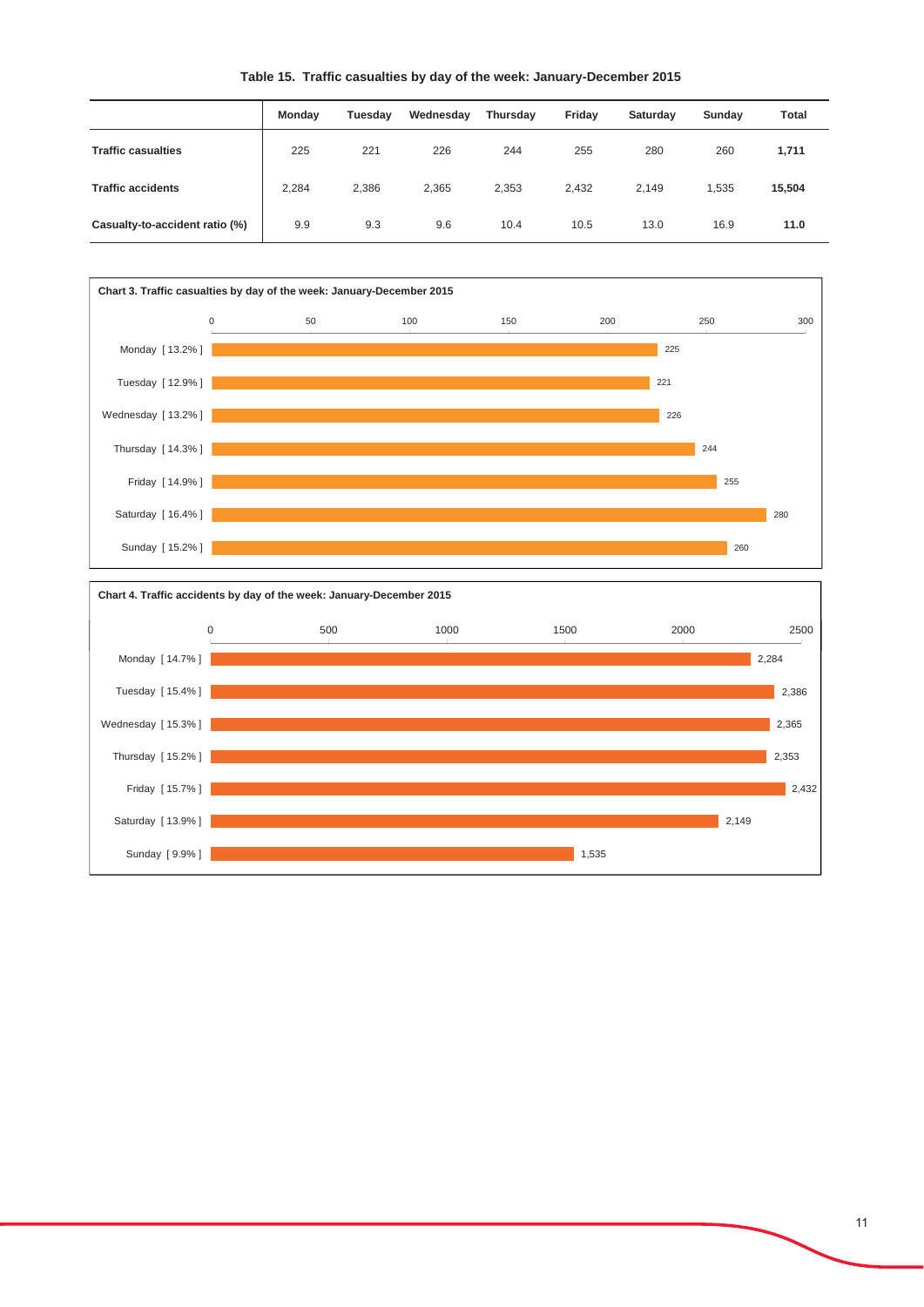**Table 16. Traffic accidents by day and time of day: October-December 2015**

|                 | Day           |         |                |          |        |          |        |              |  |  |
|-----------------|---------------|---------|----------------|----------|--------|----------|--------|--------------|--|--|
| Time bracket    | <b>Monday</b> | Tuesday | Wednesday      | Thursday | Friday | Saturday | Sunday | <b>Total</b> |  |  |
| $00:00 - 02:59$ | 11            | 13      | $\overline{4}$ | 9        | 10     | 30       | 37     | 114          |  |  |
| $03:00 - 05:59$ | 3             | 9       | 6              | 11       | 16     | 16       | 29     | 90           |  |  |
| $06:00 - 08:59$ | 96            | 114     | 121            | 115      | 106    | 53       | 33     | 638          |  |  |
| $09:00 - 11:59$ | 128           | 129     | 125            | 124      | 110    | 114      | 86     | 816          |  |  |
| 12:00 - 14:59   | 116           | 117     | 121            | 127      | 106    | 127      | 68     | 782          |  |  |
| 15:00 - 17:59   | 122           | 113     | 104            | 115      | 121    | 69       | 68     | 712          |  |  |
| 18:00 - 20:59   | 58            | 63      | 70             | 62       | 63     | 58       | 50     | 424          |  |  |
| 21:00 - 23:59   | 19            | 18      | 18             | 25       | 24     | 32       | 15     | 151          |  |  |
| <b>Total</b>    | 553           | 576     | 569            | 588      | 556    | 499      | 386    | 3,727        |  |  |

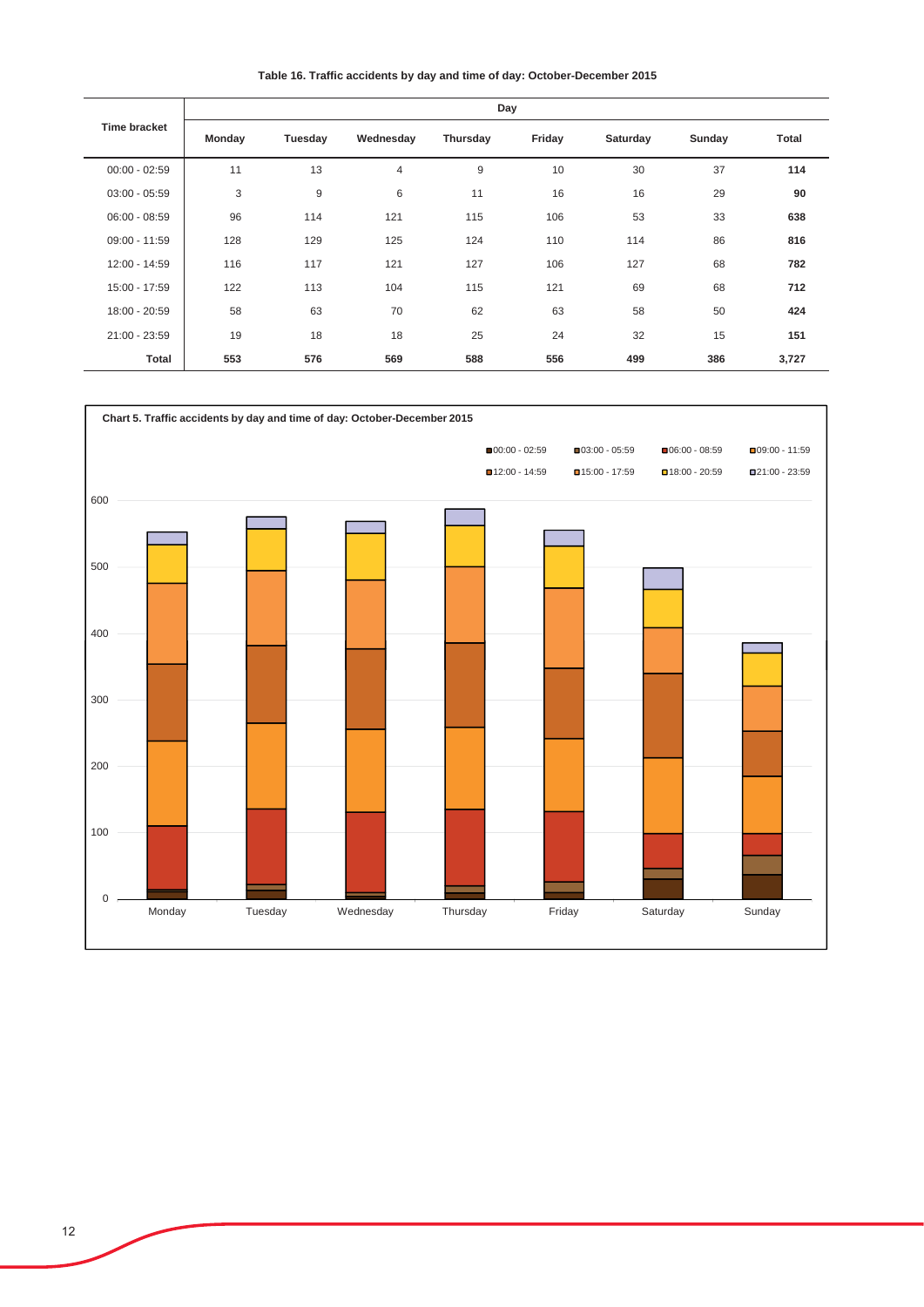**Table 17. Traffic accidents by day and time of day: January-December 2015**

|                 |        |         |           | Day             |        |          |        |              |
|-----------------|--------|---------|-----------|-----------------|--------|----------|--------|--------------|
| Time bracket    | Monday | Tuesday | Wednesday | <b>Thursday</b> | Friday | Saturday | Sunday | <b>Total</b> |
| $00:00 - 02:59$ | 53     | 30      | 23        | 43              | 38     | 98       | 131    | 416          |
| $03:00 - 05:59$ | 27     | 26      | 18        | 36              | 36     | 95       | 102    | 340          |
| $06:00 - 08:59$ | 365    | 397     | 422       | 417             | 396    | 223      | 137    | 2,357        |
| $09:00 - 11:59$ | 511    | 510     | 516       | 486             | 501    | 510      | 288    | 3,322        |
| 12:00 - 14:59   | 504    | 501     | 495       | 477             | 492    | 505      | 275    | 3,249        |
| 15:00 - 17:59   | 466    | 526     | 492       | 509             | 519    | 319      | 263    | 3,094        |
| 18:00 - 20:59   | 289    | 311     | 308       | 278             | 326    | 259      | 221    | 1,992        |
| 21:00 - 23:59   | 69     | 85      | 91        | 107             | 124    | 140      | 118    | 734          |
| Total           | 2,284  | 2,386   | 2,365     | 2,353           | 2,432  | 2,149    | 1,535  | 15,504       |

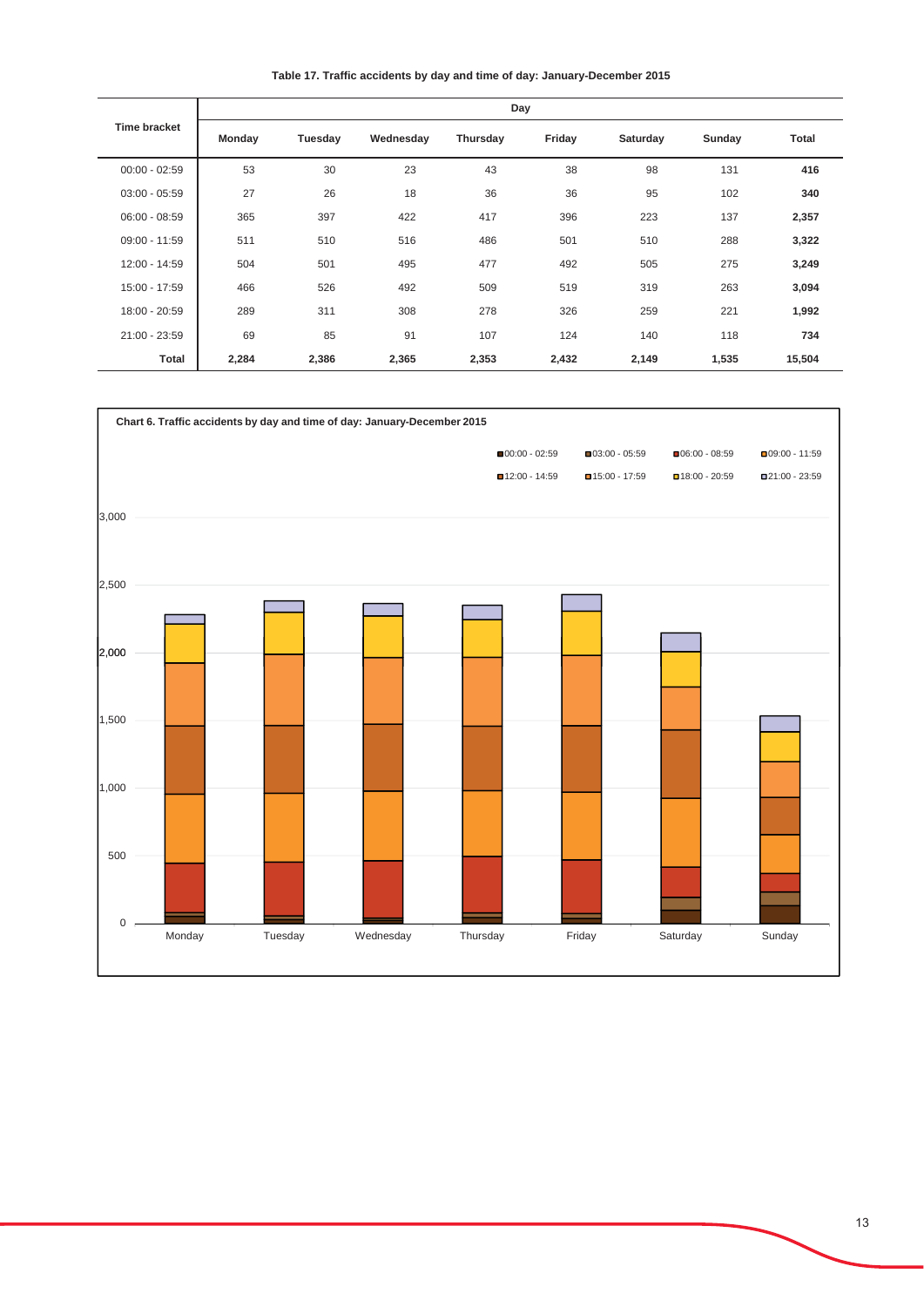|  |  | Table 18. Traffic accidents by locality |  |  |  |
|--|--|-----------------------------------------|--|--|--|
|--|--|-----------------------------------------|--|--|--|

|                                      |           | January-December |                      | October-December | Change<br>$-79$<br>$\overline{2}$ |  |  |  |
|--------------------------------------|-----------|------------------|----------------------|------------------|-----------------------------------|--|--|--|
| <b>District/Locality</b>             | 2014      | 2015             | 2014                 | 2015             |                                   |  |  |  |
| <b>Southern Harbour</b>              | 3,117     | 3,161            | 792                  | 713              |                                   |  |  |  |
| Cospicua                             | 93        | 94               | 28                   | 30               |                                   |  |  |  |
| Fgura                                | 263       | 272              | 64                   | 59               | $-5$                              |  |  |  |
| Floriana                             | 219       | 232              | 54                   | 44               | $-10$                             |  |  |  |
| <b>Hal Luga</b>                      | 349       | 345              | 88                   | 81               | $-7$                              |  |  |  |
| <b>Hal Tarxien</b>                   | 288       | 274              | 70                   | 63               | $-7$                              |  |  |  |
| <b>Haż-Żabbar</b>                    | 379       | 333              | 96                   | 74               | $-22$                             |  |  |  |
| Kalkara                              | 41        | 35               | 11                   | 4                | $-7$                              |  |  |  |
| Marsa                                | 674       | 749              | 151                  | 165              | 14                                |  |  |  |
| Paola                                | 478       | 475              | 144                  | 120              | $-24$                             |  |  |  |
| Santa Lucija                         | 31        | 43               | $\overline{4}$       | 9                | 5                                 |  |  |  |
| Senglea                              | 25        | 34               | 6                    | 4                | $-2$                              |  |  |  |
| Valletta                             | 207       | 214              | 50                   | 49               | $-1$                              |  |  |  |
| Vittoriosa                           | 59        | 45               | 22                   | 8                | $-14$                             |  |  |  |
| Xgħajra                              | 11        | 16               | $\overline{4}$       | 3                | $-1$                              |  |  |  |
| <b>Northern Harbour</b>              | 5,349     | 5,819            | 1,400                | 1,450            | 50                                |  |  |  |
| <b>Birkirkara</b>                    | 962       |                  | 253                  |                  | 65                                |  |  |  |
| Gżira                                | 426       | 1,187<br>450     | 97                   | 318<br>111       | 14                                |  |  |  |
| <b>Hal Qormi</b>                     | 746       | 776              | 194                  | 191              | $-3$                              |  |  |  |
| Hamrun                               | 310       | 353              | 84                   | 81               | $-3$                              |  |  |  |
| Msida                                | 614       | 598              | 177                  | 153              | $-24$                             |  |  |  |
| Pembroke                             | 72        | 70               | 15                   | 23               | 8                                 |  |  |  |
| San Gwann                            | 515       | 549              | 146                  | 125              | $-21$                             |  |  |  |
| Santa Venera                         | 272       | 289              | 73                   | 72               | $-1$                              |  |  |  |
| St Julian's                          | 489       | 479              | 131                  | 112              | $-19$                             |  |  |  |
| Swiegi                               | 212       | 201              | 52                   | 48               | -4                                |  |  |  |
| Ta' Xbiex                            | 58        | 96               | 13                   | 22               | 9                                 |  |  |  |
| Tal-Pietà                            | 199       | 215              | 41                   | 56               | 15                                |  |  |  |
| Tas-Sliema                           | 474       | 556              | 124                  | 138              | 14                                |  |  |  |
|                                      |           |                  |                      |                  |                                   |  |  |  |
| <b>South Eastern</b>                 | 1,382     | 1,348            | 318                  | 322              | 4                                 |  |  |  |
| Birżebbuġa                           | 168       | 198              | 46                   | 49               | 3                                 |  |  |  |
| Gudja                                | 173       | 175              | 41                   | 47               | 6                                 |  |  |  |
| <b>Hal Ghaxaq</b>                    | 89        | 87               | 18                   | 21               | 3                                 |  |  |  |
| <b>Hal Kirkop</b><br><b>Hal Safi</b> | 68<br>31  | 44<br>44         | 12<br>$\overline{2}$ | 14<br>11         | $\mathbf 2$<br>$\boldsymbol{9}$   |  |  |  |
| Marsaskala                           | 222       | 219              | 53                   | 46               | $-7$                              |  |  |  |
| Marsaxlokk                           | 76        | 72               | 19                   | 19               | $\pmb{0}$                         |  |  |  |
| Mgabba                               | 67        | 56               | 14                   | 12               | $-2$                              |  |  |  |
| Qrendi                               | 31        | 30               | $\boldsymbol{7}$     | 4                | $-3$                              |  |  |  |
| Żejtun                               | 301       | 268              | 70                   | 76               | 6                                 |  |  |  |
| Żurrieg                              | 156       | 155              | 36                   | 23               | $-13$                             |  |  |  |
| Western                              | 1,681     | 1,868            | 404                  | 502              | 98                                |  |  |  |
| <b>Had-Dingli</b>                    |           |                  | 12                   |                  | $-1$                              |  |  |  |
| <b>Hal Balzan</b>                    | 40<br>129 | 46<br>183        | 31                   | 11<br>53         | 22                                |  |  |  |
| <b>Hal Lija</b>                      | 207       | 231              | 49                   | 58               | $\boldsymbol{9}$                  |  |  |  |
| <b>H'Attard</b>                      | 399       | 478              | 95                   | 131              | 36                                |  |  |  |
| Haż-Żebbuġ                           | 285       | 303              | 73                   | 77               | $\overline{\mathbf{4}}$           |  |  |  |
| Iklin                                | 86        | 95               | 28                   | 27               | $-1$                              |  |  |  |
| Mdina                                | 34        | 25               | 9                    | 8                | $-1$                              |  |  |  |
| Mtarfa                               | 22        | 73               | $\overline{4}$       | 6                | $\overline{\mathbf{2}}$           |  |  |  |
| Rabat                                | 352       | 317              | 79                   | 101              | 22                                |  |  |  |
| Siģģiewi                             | 127       | 117              | 24                   | 30               | 6                                 |  |  |  |
| Northern                             | 2,197     | 2,514            | 535                  | 564              | 29                                |  |  |  |
| <b>Hal Gharghur</b>                  | 83        | 95               | 28                   | 15               | $-13$                             |  |  |  |
| Mellieħa                             | 332       | 372              | 74                   | 71               | $-3$                              |  |  |  |
| Mġarr                                | 112       | 156              | 21                   | 34               | 13                                |  |  |  |
| Mosta                                | 578       | 599              | 137                  | 174              | 37                                |  |  |  |
| Naxxar                               | 452       | 601              | 122                  | 129              | $\overline{7}$                    |  |  |  |
| St Paul's Bay                        | 640       | 691              | 153                  | 141              | $-12$                             |  |  |  |
|                                      |           |                  |                      |                  |                                   |  |  |  |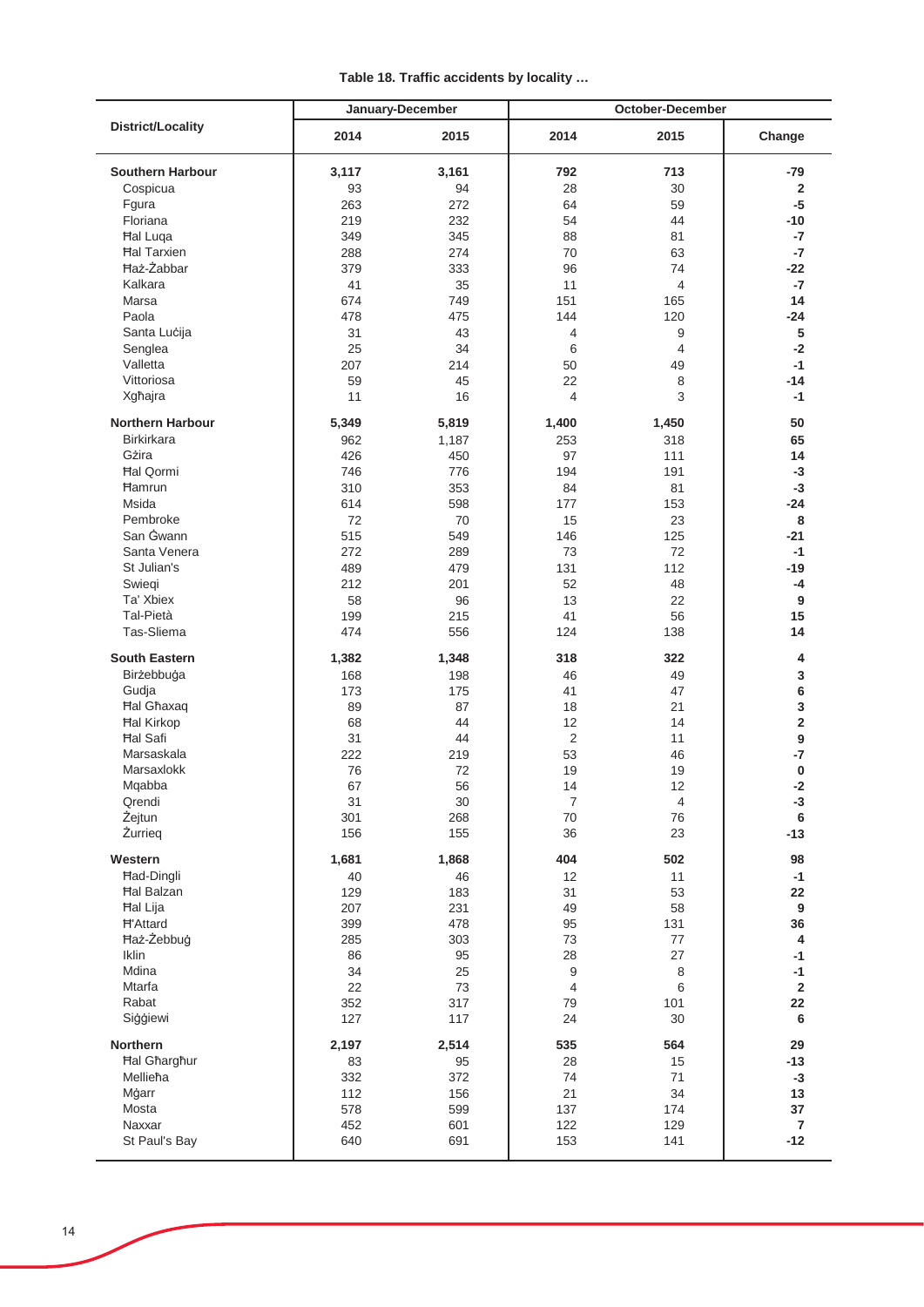|  |  |  |  | Table 18. Traffic accidents by locality |  |  |
|--|--|--|--|-----------------------------------------|--|--|
|--|--|--|--|-----------------------------------------|--|--|

|                        |      | January-December |      | October-December |        |
|------------------------|------|------------------|------|------------------|--------|
| District/Locality      | 2014 | 2015             | 2014 | 2015             | Change |
| <b>Gozo and Comino</b> | 747  | 794              | 183  | 176              | -7     |
| Fontana                | 13   | 18               |      | 6                | 5      |
| Għajnsielem            | 84   | 80               | 24   | 15               | -9     |
| Għarb                  | 14   | 27               | 3    | 5                | 2      |
| Għasri                 | 8    | 11               |      |                  |        |
| Munxar                 | 17   | 26               | 5    |                  | 2      |
| Nadur                  | 51   | 76               | 17   | 14               | -3     |
| Qala                   | 23   | 21               | 3    | 2                | -1     |
| San Lawrenz            | 10   | 11               |      | 0                | -1     |
| Ta' Kerċem             | 11   | 11               |      | 5                | $-2$   |
| Ta' Sannat             | 18   | 18               | 2    | 5                | 3      |
| Victoria               | 257  | 274              | 56   | 61               | 5      |
| Xagħra                 | 54   | 62               | 13   | 15               | 2      |
| Xewkija                | 116  | 103              | 34   | 27               | $-7$   |
| Żebbuġ                 | 71   | 56               | 16   | 13               | -3     |